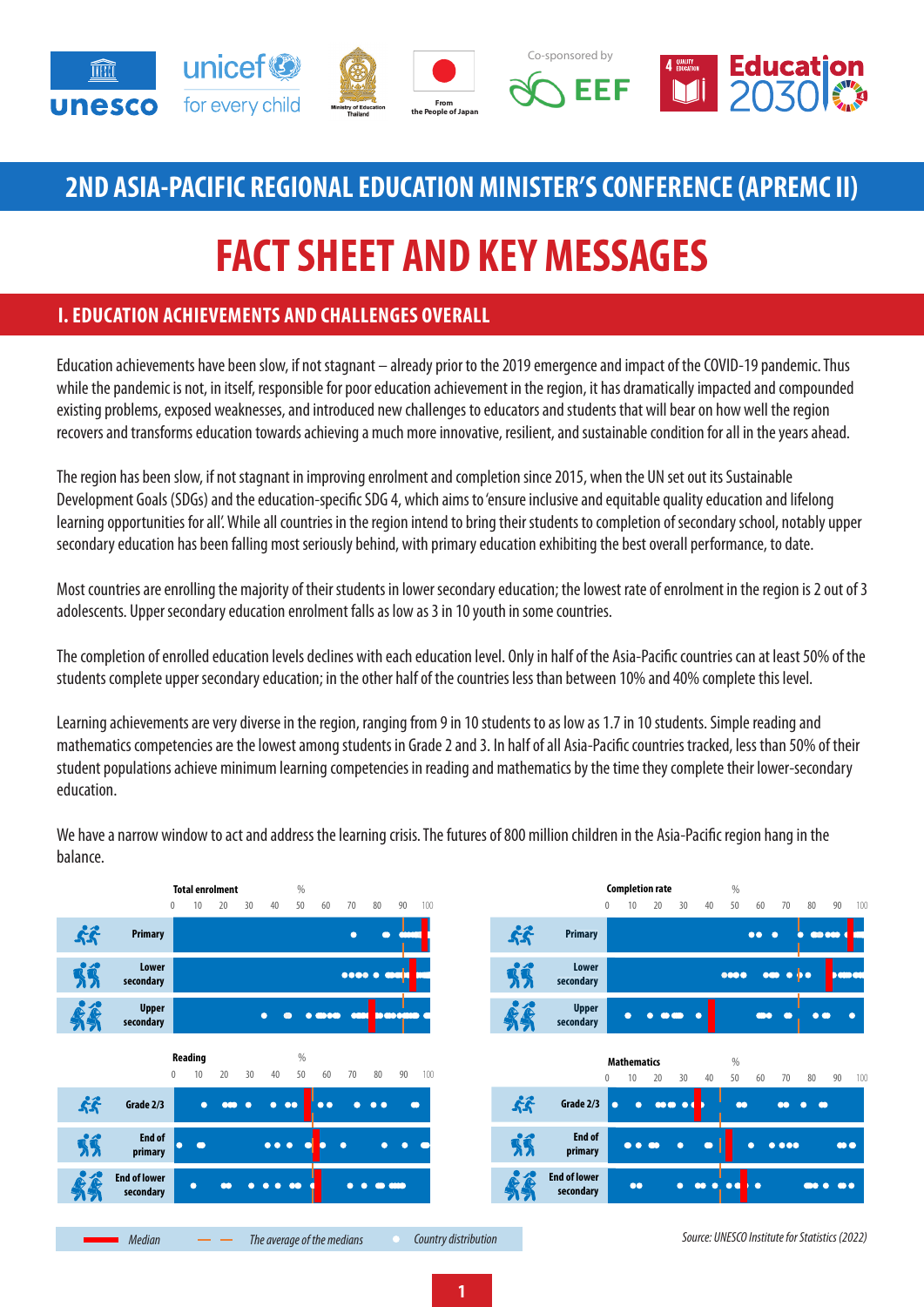#### **School closure**

- The education of more than 800 million children across Asia has been disrupted due to school closures since the COVID-19 pandemic first made wide impact in Asia.1
- More than 27 million children waited for more than a year to return to school.<sup>2</sup>
- Full school closures have lasted for considerably different durations in area countries, ranging from approximately one month in Japan, Singapore, and Timor-Leste to over a year in Bangladesh and the Philippines.<sup>3</sup>
- On average, schools have been fully closed for 35 weeks in South Asia, 28 weeks in South-East Asia, and 8 weeks in the Pacific as of February 2022. 4
- School closures and disruptions to learning have deepened the crisis, exacerbating pre-existing inequalities in education.<sup>5</sup>
- Although all children suffer the consequences of school closures, younger children stand to lose the most, with losses accumulating over time.<sup>6</sup>



#### **Digital divide and remote learning**

- During the COVID-19 pandemic, remote digital learning was the first response to school closures for ensuring learning continuity in many countries in Asia and the Pacific. However, a UNICEF report in August 2020 showed that 147 million children (pre-primary to upper-secondary) in South Asia and 80 million in East Asia and the Pacific could not be reached by digital and broadcast solutions.7
- Across South Asia, just 13% of children and young people have access to the internet at home.8
- Limited access to devices, low connectivity, and limited teacher contact have severely constrained remote learning in South Asia. According to UNICEF research in India, 80% of children aged 14-18 years have reported lower levels of learning than when physically at school. In India, 42% of children between 6-13 years have reported not using any type of remote learning during school closures. In Pakistan, 23% of younger children have lacked access to any device that could support remote learning.<sup>9</sup>
- The 'digital divide' (i.e the gap between those with internet access and those without it) can be seen across education, with the evidence becoming more visible during the pandemic as school closures forced a shift to distance learning.<sup>10</sup>
- Among South Asian countries, only 50% (comprising Bangladesh, Bhutan, Nepal, and Pakistan) currently have a government-established Information and Communication Technology (ICT) in Education Master Plan. 11

#### **Learning loss**

- Learning losses are equivalent to 7% of expected lifetime learning for developing Asia.<sup>12</sup>
- Due to the COVID-19 pandemic and despite the resultant preventive policy responses, an estimated 10.71 million learners from Asia and the Pacific are at risk of not returning to community care centres (CCCs), schools, or universities once they reopen.<sup>13</sup>
- Even before the emergence of COVID-19, the region was facing a learning crisis. More than 50% of 10-year-olds in low- and middle-income countries were unable to read or comprehend a simple story. Today that figure is estimated to be as high as 70%.<sup>14</sup>
- In India, a study in Karnataka showed that the number of Grade 3 children who could read a Grade 1 text had dropped from 42% in 2018 to just 24% in 2020.15
- In Pakistan, surveys from 2021 in four districts of Punjab revealed that over 75% of Grade 3 students were unable to read a simple sentence and 85% could not perform a simple math division, reflecting a drop of over 20 percentage points from 2019.16
- Students in East Asia and the Pacific could lose an estimated 0.9 learning-adjusted years of schooling.<sup>17</sup>
- Overall, 1.1 trillion hours of in-person learning have been lost in the Asia-Pacific region.18
- Between 2016 and 2021 in Cambodia, the share of Grade 6 students who failed to meet the basic proficiency level in Khmer language increased from 34% to 45%, and in math from 49% to 74%.19
- Despite important progress made in the Asia-Pacific region, most countries in the region are off-track to achieving Sustainable Development Goal 4 (SDG4) targets on education by 2030. 20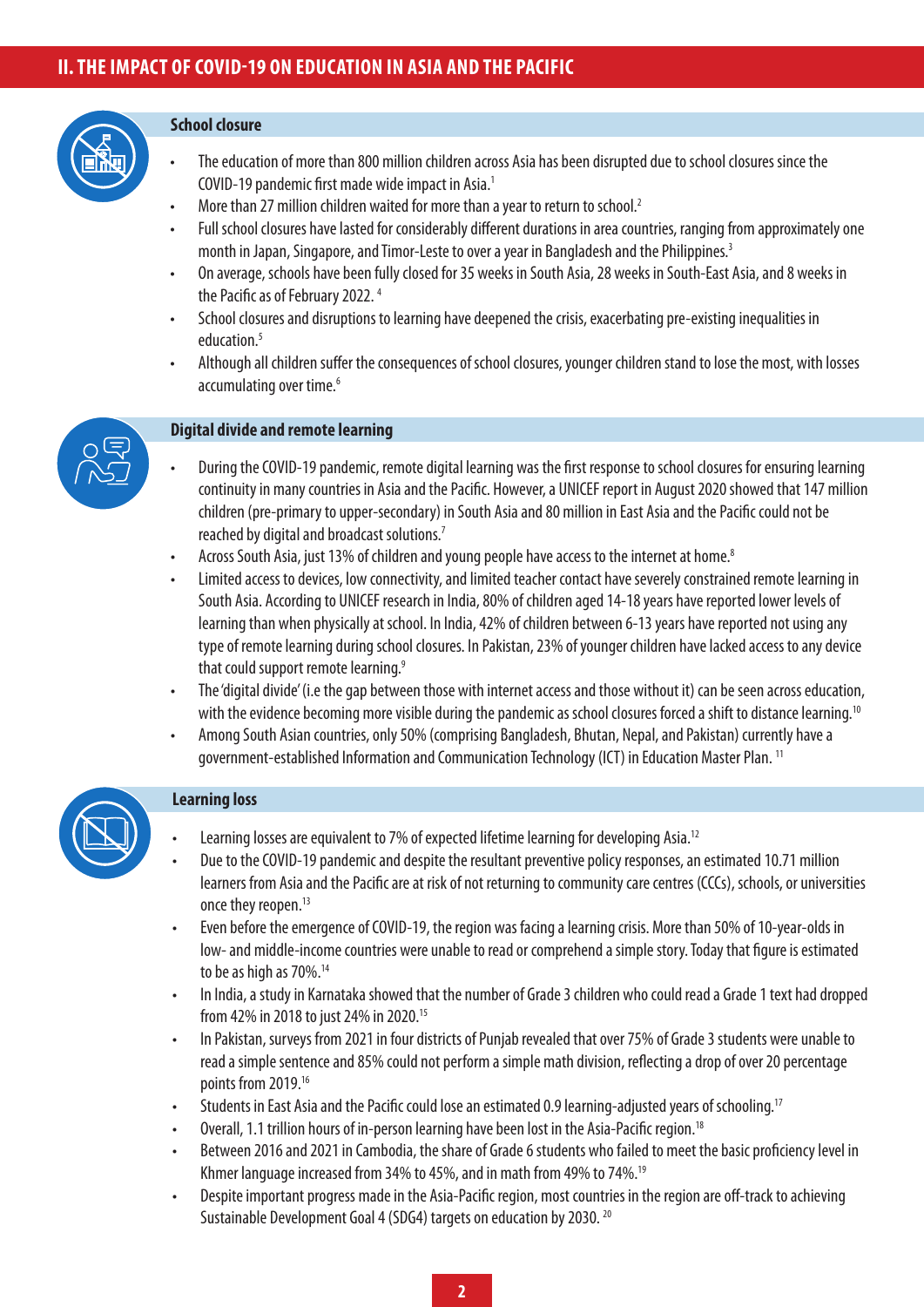

#### **Equity, inclusion and gender impacts**

- In East Asia and the Pacific region almost 1.2 million girls are at risk of not returning to school.<sup>21</sup>
- It is expected that as a result of school drop-out among girls in South Asia due to COVID-19, an additional 405,640 adolescent pregnancies will occur in the region. This could lead to an additional 655 maternal and 9,986 neonatal deaths, 154,985 low birthweight births, and 29,000 children who are likely to be 'stunted' (having a height below the recommended level for a specific age) by the age of 2 years.<sup>22</sup>
- Expected earnings losses for girls are projected to be 28% higher than for boys in developing Asia.<sup>23</sup>
- Children, and girls especially, from the most disadvantaged households; and children with disabilities have faced the biggest challenges while learning remotely during school closures.<sup>24</sup>

#### **Skills development, employment and lifelong learning**

- Nearly 220 million young workers (ages 15–24) in the Asia-Pacific region are particularly vulnerable, given their short tenure on the job, their employment in especially hard-hit sectors and their tendency to earn their livelihood in insecure, 'informal' work (i.e. work that is legal but not formally reported to the government for tax or other purposes).<sup>25</sup>
- The Asia-Pacific region is still home to more than 37% of the world's illiterate youth and almost 60% of the world's illiterate adults.26
- 27 million children and adolescents in Asia-Pacific remain illiterate, 95% of whom are in South Asia.<sup>27</sup>

#### **Financial impact**

- Before the advent of COVID-19, the annual finance gap to achieve SDG 4 in the poorest countries was \$148 billion; now, however, the pandemic may well increase that figure by up to 30%.<sup>28</sup>
- This generation of students now risks losing \$17 trillion in lifetime earnings in present value, or about 14% of today's global GDP as a direct result of pandemic-related school closures. This new projection reveals that the impact of COVID-19 is more severe than previously thought, and far exceeds the \$10 trillion estimates released in 2020.29
- Learners in the Asia-Pacific region could lose close to 7 trillion US dollars in future earnings. School closures in the region have long-term implications for its learners: learners in South Asia could stand to lose nearly 1 trillion dollars in future earnings, and learners in East Asia and Pacific could stand to lose close to 6 trillion dollars in future earnings.<sup>30</sup>
- Globally, governments account for 79% of total spending, households for 20% and donors for 0.3% (12% in lowincome countries). Of all monies spent on education, just 0.5% is spent in low-income countries.<sup>31</sup>

### **Pre-pandemic background**

- In 2017, median public education spending was 4.4% of GDP and 14.1% of total public spending.<sup>32</sup>
- The fiscal consequences of immigration, including the cost of immigrant education, were modest at  $\pm 1\%$  of GDP. Few countries explicitly recognize migrant status in formula-based allocation of funds to schools. A majority address migrants' needs indirectly, by considering student language or socio-economic status.<sup>33</sup>
- In 2016, aid to education reached its highest level since records began, at US\$13.4 billion.<sup>34</sup>
- Multilateral development banks, such as the World Bank, have been reducing their share of loans to education to middle-income countries. A proposal for an International Financing Facility for Education aims to address this issue, but loans would need to be equity oriented.<sup>35</sup>
- Humanitarian and development aid provided about US\$800 million for refugee education in 2016, but without joint planning. The UN global fund to education, 'Education Cannot Wait', set up in 2016, is indicative of recent efforts to bridge humanitarian and development aid.<sup>36</sup>



### **Teachers**

- Many countries in the region continue to face a shortage of teachers with adequate qualifications and competences, a challenge further heightened by the COVID-19 crisis.37
- In East Asia teachers struggled with the sudden shift to distance learning and exhibited low levels of confidence and negative attitudes towards digital education.38
- Teachers' health and well-being have been negatively affected by the pandemic. Among Asia-Pacific teachers surveyed, 28% report being concerned for their own physical health, safety and emotional well-being, as for that of their families.39